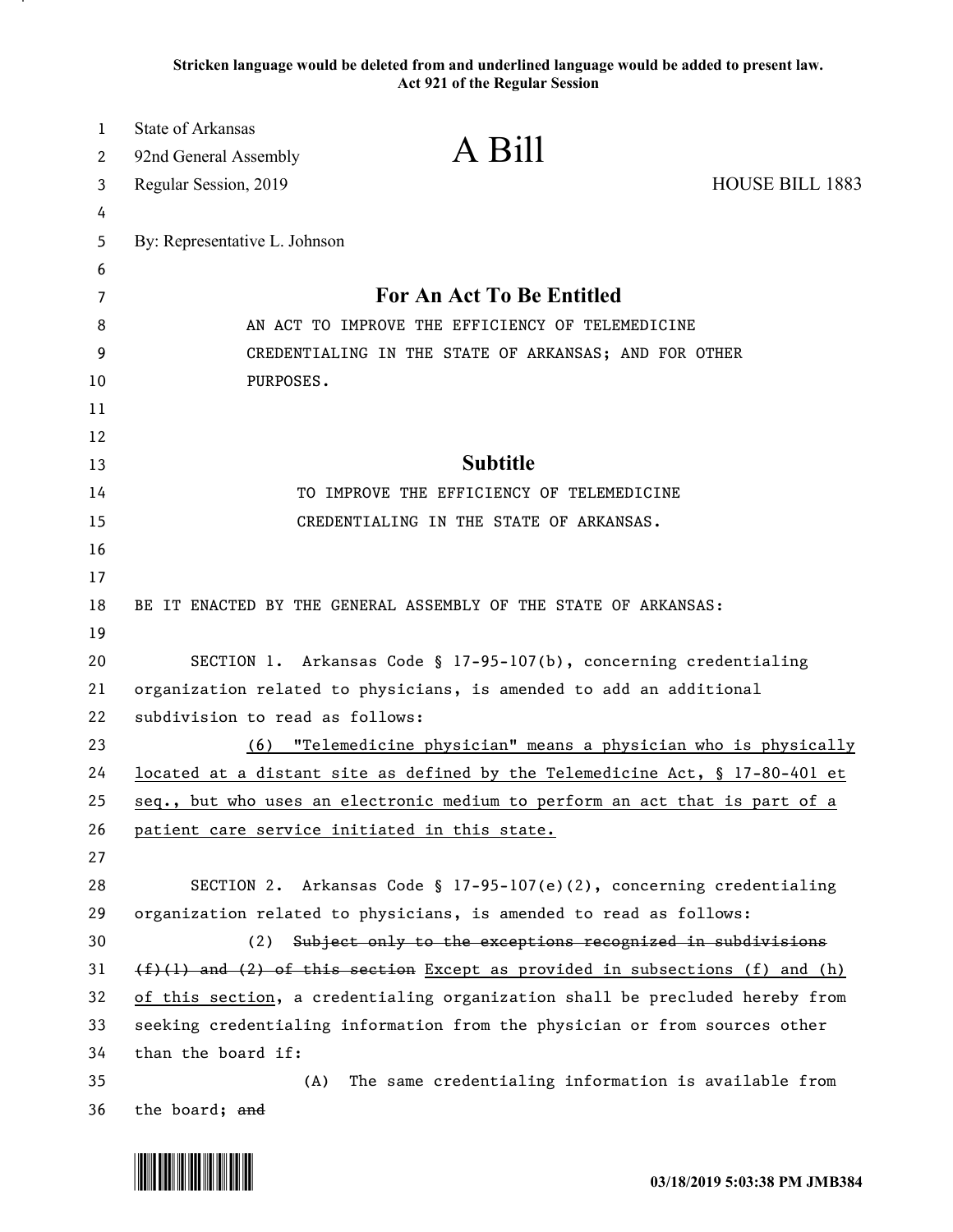(B) At the time the credentialing information is requested, the board: (i) Holds certification by the National Committee for Quality Assurance as a certified credentials verification organization; (ii) Demonstrates compliance with the principles for credentials verification organizations set forth by The Joint Commission; (iii) Documents compliance with Department of Health rules and regulations applicable to credentialing; and (iv) Maintains evidence of compliance with the standards referenced in subdivisions (e)(2)(B)(i)-(iii) of this section; and (C)(i) The board charges fees that comply with subdivision (d)(7) of this section. 13 (ii) Until such time as the board satisfies each of the foregoing prerequisites, credentialing organizations, in their discretion, may utilize credentialing information obtained from the board, or they may seek other sources for the same credentialing information. 17 (iii) If at any time the board fails to satisfy any of the certification or compliance standards referenced in this subsection, 19 no a credentialing organization shall be is not required to utilize the board to obtain credentialing information during any period in which the board lacks such accreditation or compliance. SECTION 3. Arkansas Code § 17-95-107, concerning credentialing organization related to physicians, is amended to add an additional subsection to read as follows: (h)(1) If the medical staff bylaws of a credentialing organization require the use of a primary source verification procedure for a telemedicine physician, the credentialing organization may obtain a primary source verification by: (A) Seeking credentialing information from the board using the process established under this section; or (B) Using a streamlined process for credentialing and privileging telemedicine practitioners established by the Centers for Medicare and Medicaid Services under 42 C.F.R. § 482.22, as existing on January 1, 2019, if the telemedicine physician has been credentialed by

another Arkansas hospital within the past three (3) years.

03/18/2019 5:03:38 PM JMB384

HB1883